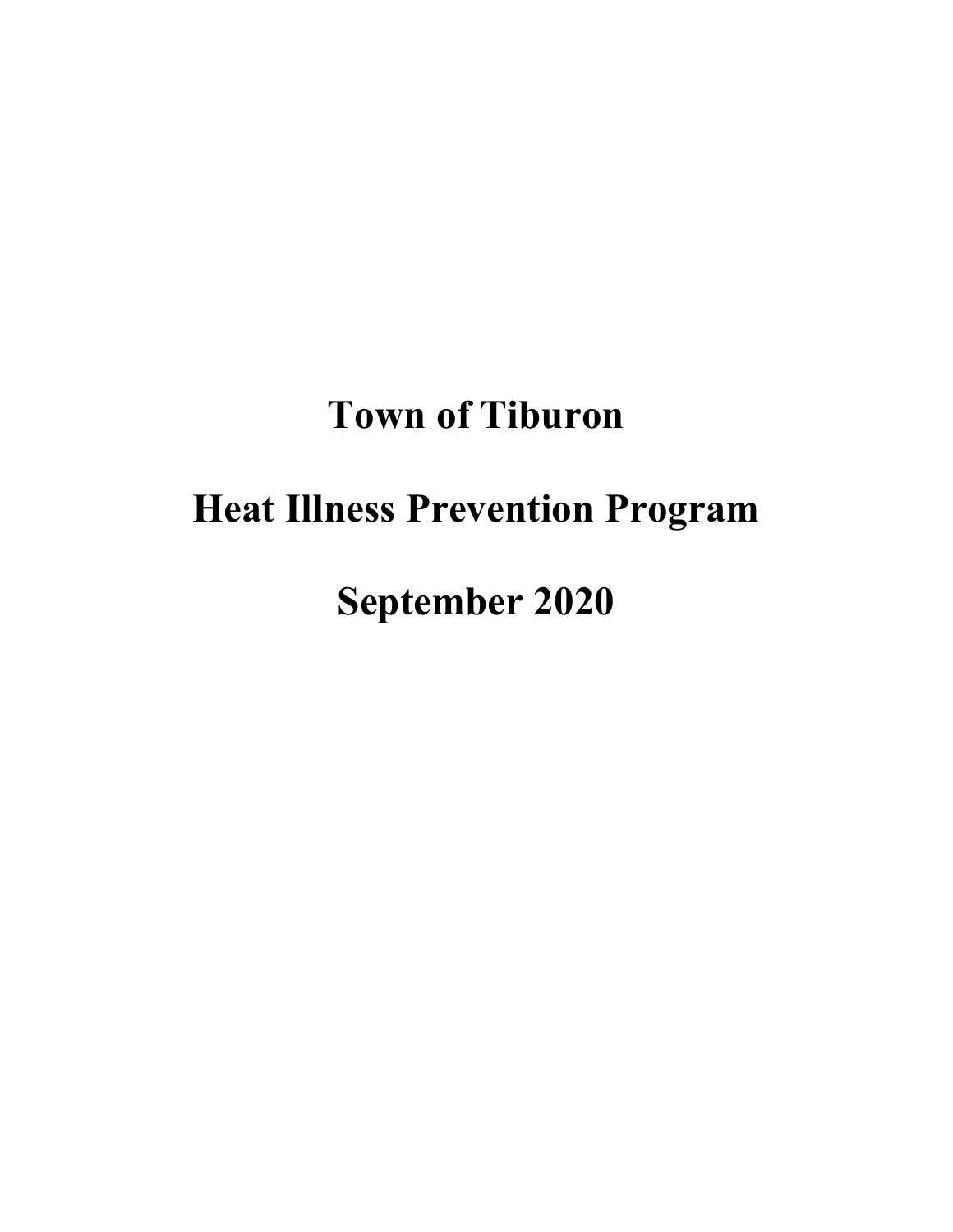# **TABLE OF CONTENTS**

# **TABLE OF CONTENTS**

| Appendix A Affected Job Classifications           |  |  |  |  |
|---------------------------------------------------|--|--|--|--|
| Appendix B Heat Illness Employee Training Handout |  |  |  |  |
| Appendix C Types of Heat Illnesses                |  |  |  |  |
| Appendix D Definitions                            |  |  |  |  |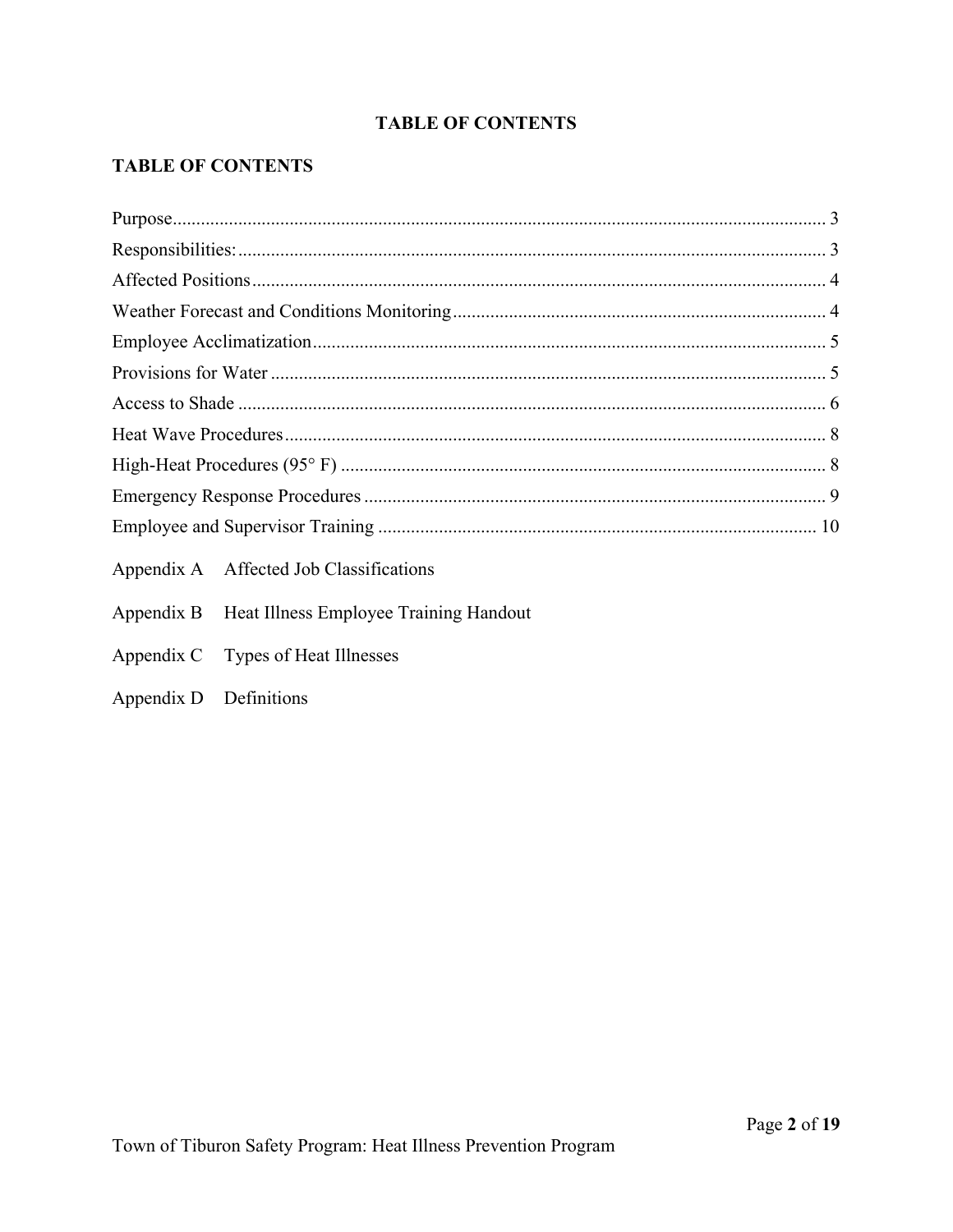### <span id="page-2-0"></span>**Purpose**

This program is in place to protect employees from heat hazards posed by working in the outdoor environment, as required by the heat illness prevention regulation (Title 8 CCR 3395). This program is in effect when the temperatures meet or exceed 80**°** F.

The Town of Tiburon is committed to preventing heat-related illnesses that can occur to employees working outdoors by implementing the following key steps:

- Identifying outdoor work environments and conditions;
- Monitoring weather conditions;
- Monitoring employee acclimatization for working outdoors in heat;
- Providing clean drinking water;
- Providing adequate shade;
- Addressing high-heat procedures;
- Handling an ill employee and initiating emergency procedures; and
- Providing supervisor and employee training.

#### <span id="page-2-1"></span>**Responsibilities:**

#### **Program Administrator**

The Town Manager has the authority and responsibility for implementing and maintaining the Heat Illness Prevention Program. The duties include, but are not limited to:

- Establishing and updating the program as needed; and
- Ensuring department heads/supervisors have the training and resources to implement the program.

#### **Department Heads/Supervisors**

Department heads will have the authority and responsibility for implementing the provisions of this program at the affected worksites. The duties include, but are not limited to:

- Implementing the program;
- Notifying the Town Manager when job duties or assignments change;
- Following all safety policies and procedures as outlined in the program;
- Attending required training; and
- Training affected employees under their direction.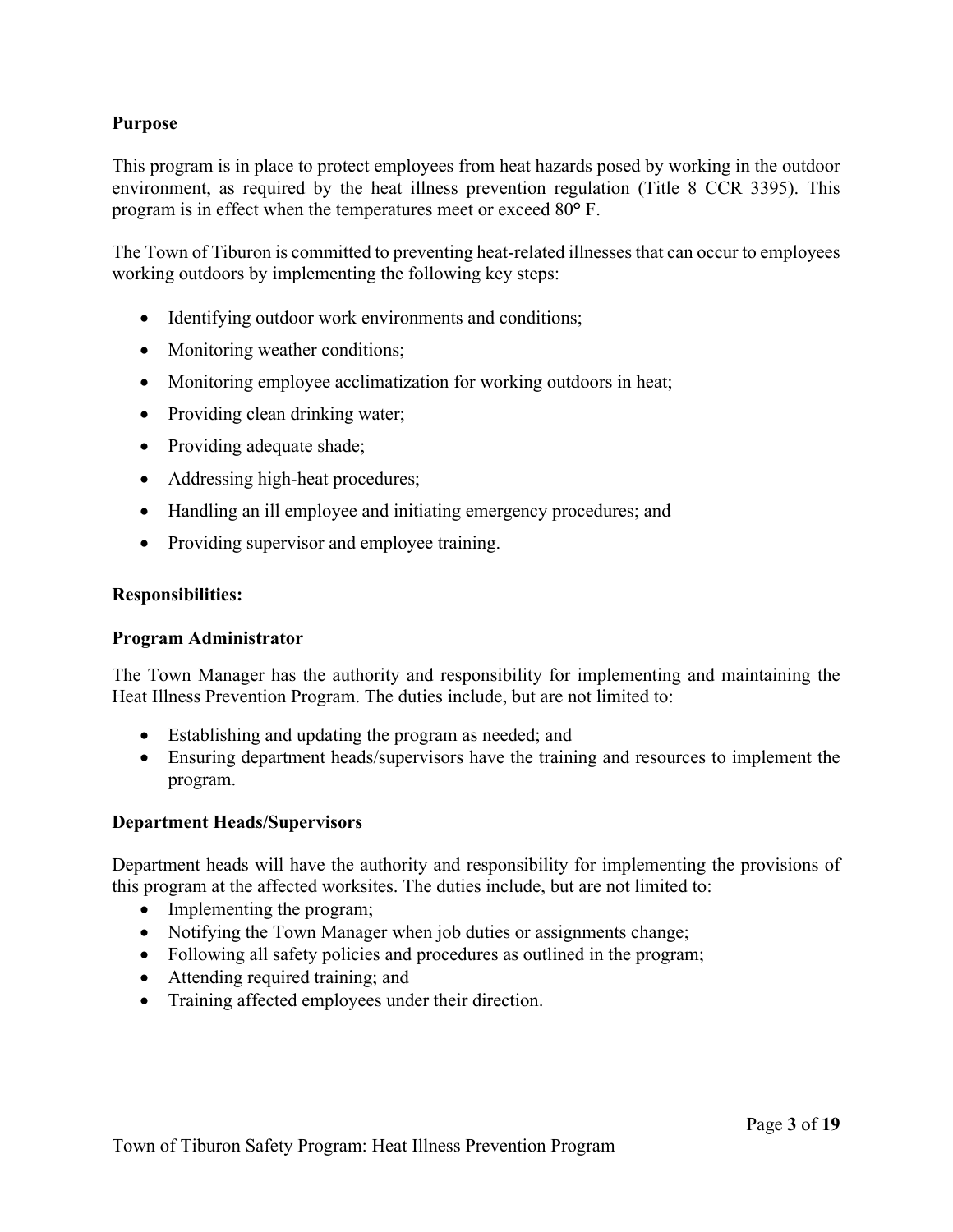# **Employees**

Employee responsibilities include, but are not limited to:

- Following all safety policies and procedures as outlined in the program; and
- Attending required training.

# <span id="page-3-0"></span>**Affected Positions**

See Appendix A for a list of positions that have been identified as working in outdoor environments that could potentially expose employees to illnesses associated with high heat.

## <span id="page-3-1"></span>**Weather Forecast and Conditions Monitoring**

When environmental risk factors create the possibility for heat illness, the supervisor/lead person will monitor the two-week forecast for the work area. Supervisors will review the forecasted temperature and humidity for the worksite and compare it against the National Weather Service Heat Index to evaluate the risk level for heat illness. It is important to keep in mind the temperature at which these warnings occur must be lowered as much as 15 degrees if the workers under consideration are in direct sunlight.

Weather information will be obtained by accessing the National Weather Service at [www.weather.gov,](http://www.weather.gov/) monitoring local media outlets, utilizing weather application software (OSHA/NIOSH Heat Index), and by monitoring the weather station installed at the Public Works Corporation Yard. Work schedules will be planned in advance, based upon the forecast. Modifications to the work schedules may be made accordingly, especially if a heat wave is expected. This monitoring will take place high-heat conditions.

Prior to each workday, supervisors will be responsible for monitoring the weather or with the aid of a thermometer at the worksite. This weather information will be taken into consideration to determine when it will be necessary to make modifications to the work schedule (such as stopping work early, rescheduling the job, working at night or during the cooler hours of the day, increasing the number of water and rest breaks).

If schedule modifications are not possible and workers have to work during a high heat condition, supervisors will provide a tailgate meeting to reinforce heat illness prevention with emergency response procedures and review the weather forecast with the workers. In addition, supervisors will provide workers with an increased number of water and rest breaks. Supervisors will ensure workers stop and take these breaks and closely observe all workers for signs of heat illness. Supervisors will also assign each employee a buddy to watch for signs of heat illness and ensure emergency procedures are initiated when someone displays signs of heat illness.

Supervisors will be responsible for periodically checking the temperature to monitor for sudden increases. Once the temperature exceeds 80**°**F, access to shade or a cooling location will be made available to employees. Once the temperature equals or exceeds 95°F, additional preventive measures such as the high-heat procedures will be implemented. See Access to Shade and High Heat Procedures for additional information.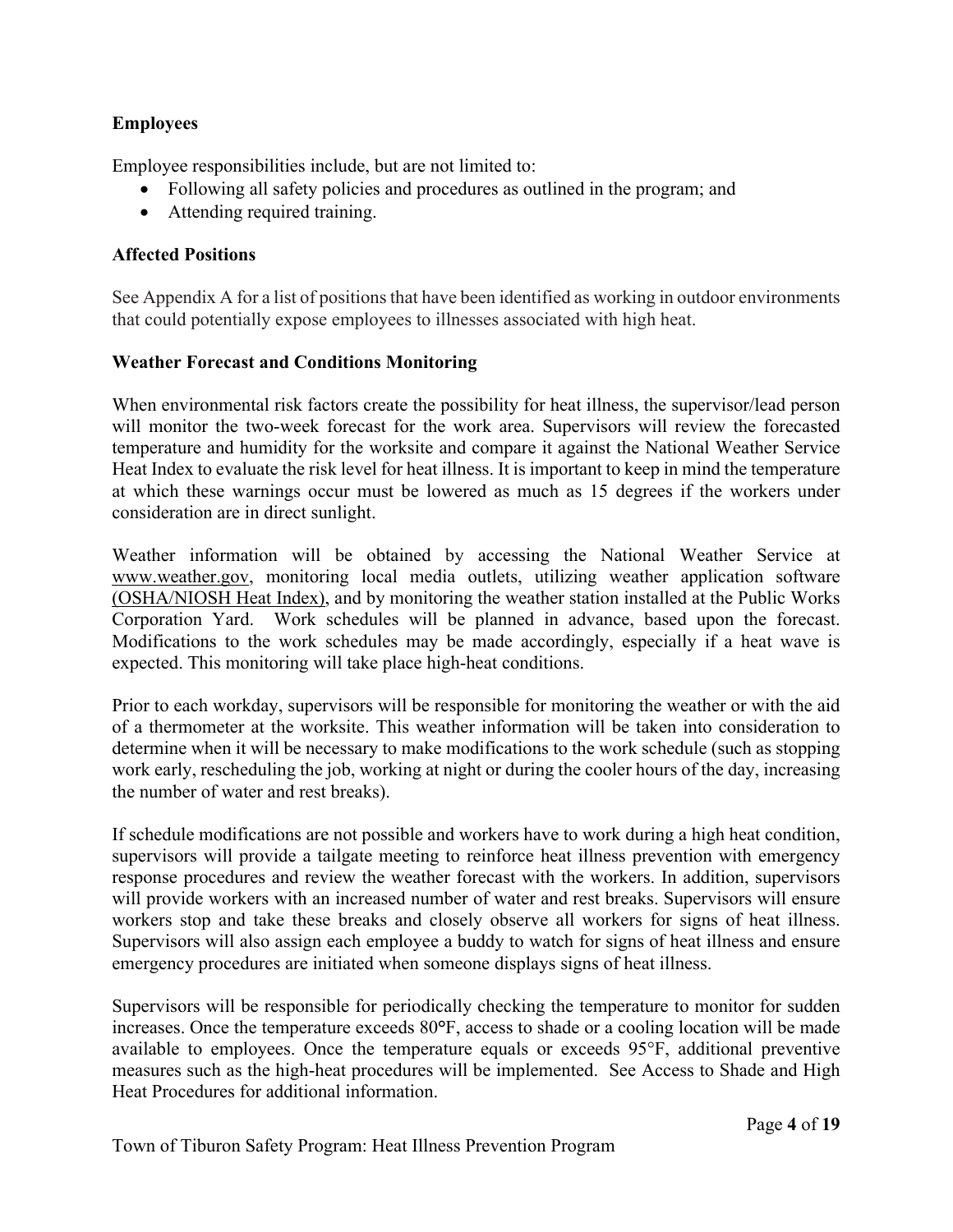# <span id="page-4-0"></span>**Employee Acclimatization**

Acclimatization is the temporary and gradual physiological change in the body that occurs when the environmentally induced heat load to which the body is accustomed is significantly and suddenly exceeded by sudden environmental changes. In more common terms, the body needs time to adapt when temperatures rise suddenly, and an employee risks heat illness by not taking it easy when a heat wave strikes or when starting a new job that exposes the employee to heat to which the employee's body hasn't yet adjusted.

Inadequate acclimatization can be significantly more perilous in conditions of high heat and physical stress. The following procedures will be utilized when conditions result in sudden exposure to heat to which employees are not used to:

- Supervisors will be on the lookout for sudden heat wave(s), or increases in temperatures to which employees haven't been exposed to for several weeks or longer;
- New employees, or those employees who have been newly assigned to a high heat area, will be closely observed by the supervisor/lead person for the first 14 days. The intensity of the work will be lessened during a two-week break-in period [such as scheduling slower paced, less physically demanding work during the hot parts of the day and the heaviest work activities during the cooler parts of the day (early-morning or evening), or increasing the frequency of rest periods]. Steps taken to lessen the intensity of the workload for new employees will be documented;
- Supervisors will be extra vigilant with new employees and stay alert to the presence of heat-related symptoms;
- New employees will be assigned a "buddy" or experienced co-worker to watch them closely for discomfort or symptoms of heat illness; and
- Employees and supervisors will be trained on the importance of acclimatization, how it is developed and how these procedures address it.

# <span id="page-4-1"></span>**Provisions for Water**

Where drinking water is not plumbed or otherwise continuously supplied, drinking water containers will be brought to the worksite so at least one quart per employee is available at the start of the shift. All workers whether working individually or in smaller crews, will have access to drinking water.

The water level of all containers will be checked periodically and more frequently when the temperature rises. Water containers will be refilled with cool water, when the water level within a container drops below 50 percent. Additional water containers will be carried to replace water as needed.

Water will be fresh, pure, and suitably cool and provided to employees free of charge. During hot weather, the water must be cooler than the ambient temperature but not so cool as to cause discomfort.

Water containers will be located as close as practicable to the areas where employees are working, given the working conditions and layout of the worksite, to encourage the frequent drinking of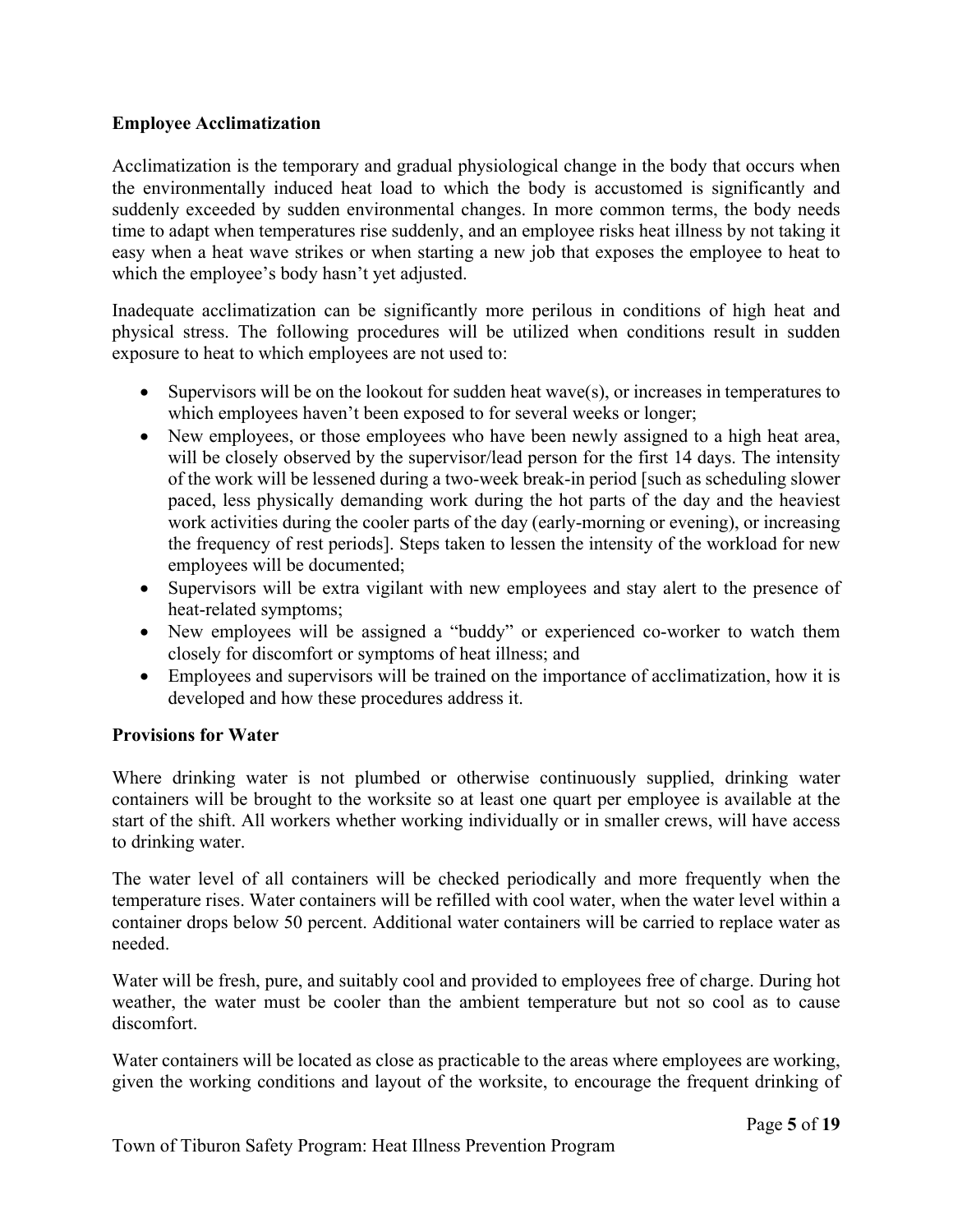water. If field terrain prevents the water from being placed as close as possible to the workers, bottled water or personal water containers will be made available, so workers can have drinking water readily accessible.

Since water containers are smaller than shade structures, they can be placed closer to employees than shade structures. Placing water only in designated shade areas or where toilet facilities are located is not sufficient. If employees are working across large areas, water will be placed in multiple locations so it is easily accessible.

All water containers will be kept in sanitary condition. Water from non-approved or non-tested water sources (e.g., untested wells) is not permitted. If hoses or connections are used, they must be governmentally approved for potable drinking water systems as shown on the manufacturer's label.

Workers will be reminded daily of the location of the water coolers and of the importance of drinking water frequently. When the temperature exceeds or is expected to exceed 80°F, brief 'tailgate' meetings will be held each morning to review with employees the importance of drinking water, the number and schedule of water and rest breaks, and the signs and symptoms of heat illness.

Paper cone rims or bags of disposable cups and the necessary cup dispensers will be made available to workers and will be kept clean until used.

Audible devices, such as whistles or air horns, may be used to remind employees to drink water.

When the temperature is expected to equal or exceed 95°F or during a heat wave, pre-shift meetings will be conducted to encourage employees to drink plenty of water and remind employees of their right to take a cool-down rest period when necessary. Additionally, the number of water breaks will be increased. Supervisors will lead by example, and workers will be reminded throughout the work shift to drink water.

Individual water containers or bottled water provided to workers will be adequately identified to eliminate the possibility of drinking from a co-worker's container or bottle.

Electrolyte replacement drinks may be used to supplement the water supply, but it cannot be used to replace the total amount of water that is required.

# <span id="page-5-0"></span>**Access to Shade**

Shade will be provided and maintained at one or more areas when the outdoor temperature in the work area exceeds 80°F. These areas will either be open to the air or provided with ventilation or cooling. Shade will also be provided promptly when an employee specifically requests it, even when the temperature does not exceed 80°F.

Employees shall be allowed and encouraged to take a preventative cool-down rest in the shade when they feel the need to do so to protect themselves from overheating. Such access to shade will be permitted at all times. An individual employee who takes a preventative cool-down rest will be monitored and asked if he or she is experiencing symptoms of heat illness, will be encouraged to remain in the shade, and will not be ordered back to work until any signs or symptoms of heat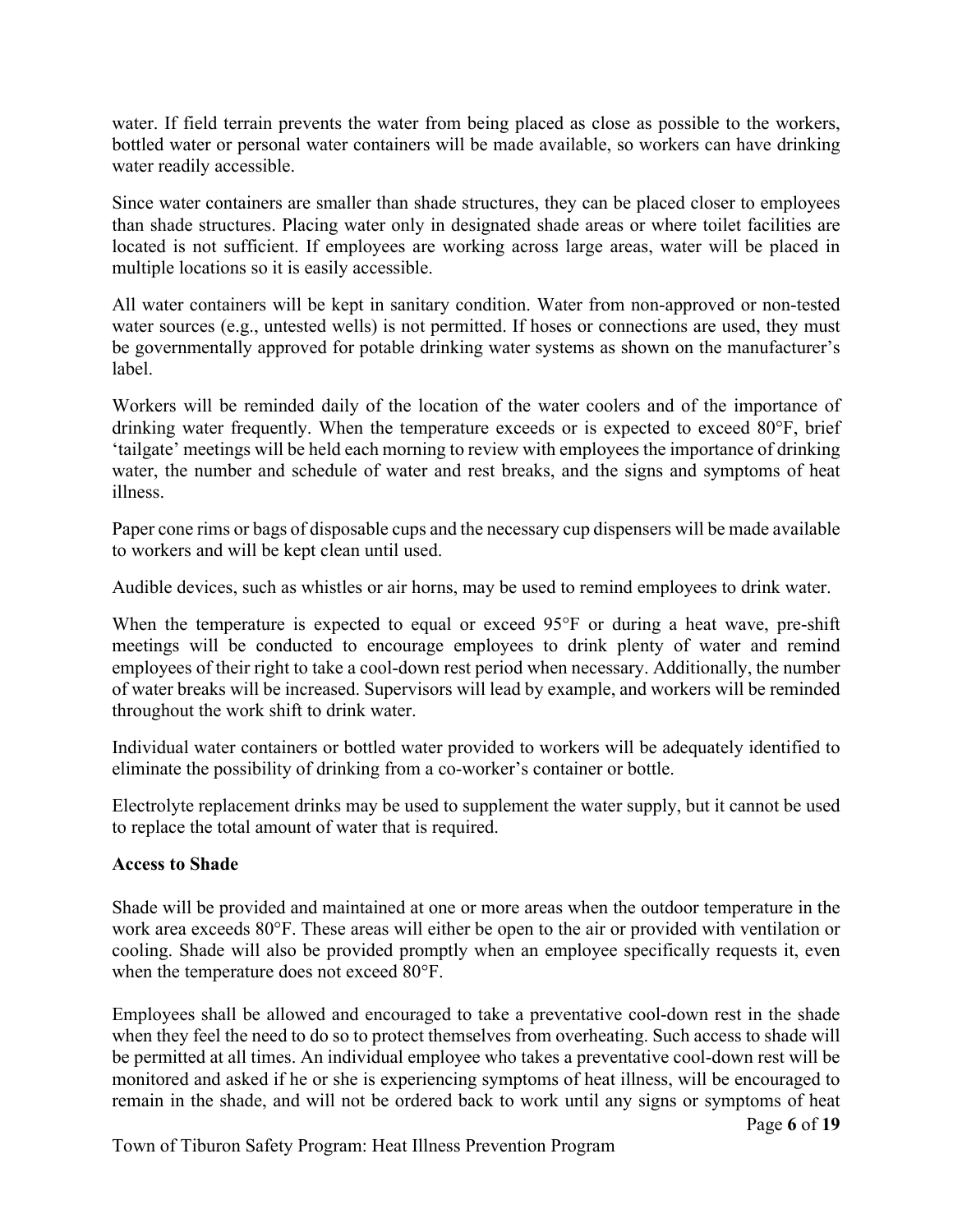illness have abated but in no event less than 10 minutes in addition to the time needed to access the shade.

Depending on the worksite, shade may be provided by trees or buildings. When natural shade is not available, other acceptable means of shade such as umbrellas, tents, canopies, etc. to block the sunlight will be provided. In these instances, chairs, benches, sheets, towels, or any other items will be provided to allow employees to sit and rest without contacting the bare ground. Shade structures will be relocated as the work environment or location changes.

The interior of a vehicle may only be used to provide shade when the vehicle is air-conditioned, and the air conditioner has been turned on so it is sufficiently cool prior to the employee entering the vehicle.

The amount of shade present for recovery, rest, and meal periods will be enough to accommodate all employees who are on such a break at any point in time. There will be enough room so employees can sit in a normal posture, fully in the shade without having to be in physical contact with each other. The shaded area will be located as close as practicable to the areas where employees are working. Water will also be available in the rest area so employees are encouraged to drink more water.

In instances where natural shade is not available, supervisors will:

- Bring sufficient shade structures to the site;
- Ensure sufficient shade structures are opened and placed as close as practical to the workers when the temperature equals or exceeds  $80^{\circ}$ F;
- Point out the daily location of the shade structures to the workers, as well as allow and encourage employees to take a minimum five minute cool-down rest in the shade when they feel the need to do so to protect themselves from overheating; and
- Ensure the shade structures are relocated to follow along with the crew when necessary and double-check they are as close as practical to the employees so access to shade is provided at all times.

If it is infeasible or unsafe to have shade structures or to have shade present on a continuous basis, alternative procedures with equivalent protection will be provided.

In instances where natural shade such as a tree is available, supervisors will evaluate the thickness and shape of the shaded area in orchards or other areas of vegetation (given the changing angles of the sun during the entire shift), before assuming that sufficient shadow is being cast to protect employees.

In situations where it is not safe to provide shade (e.g. during high winds), supervisors will document how the determination was made and identify what steps will be taken if someone requests shade, or the supervisors will identify other cooling measures with equivalent protection. Cooling measures other than shade may be used if they are as effective as shade in allowing employees to cool.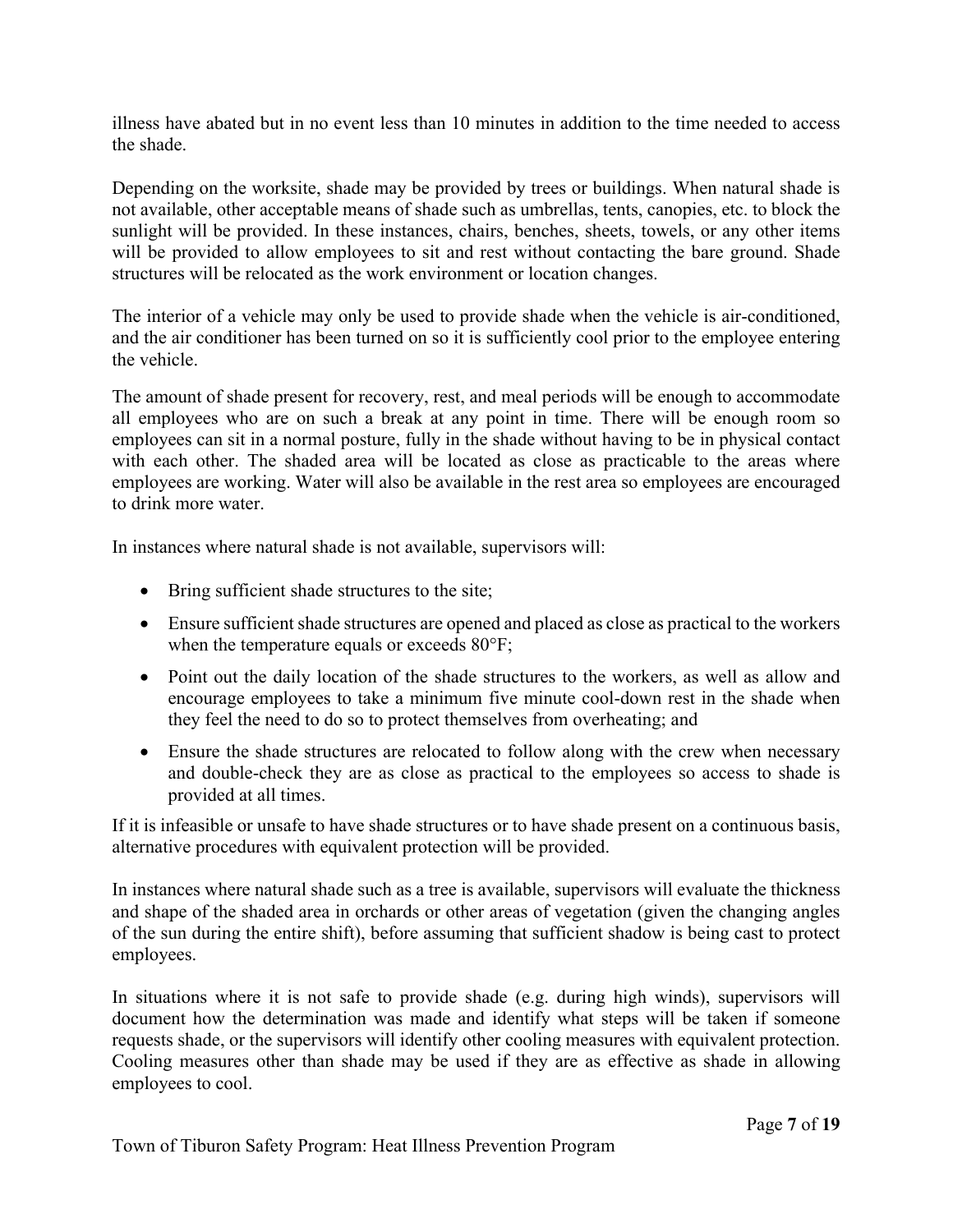Employees may opt to take a "preventive cool-down rest" in the shade to help the body relieve excess heat. The employee will be monitored during this rest and asked if he or she is experiencing any symptoms of heat illness. If any signs or symptoms of heat illness are observed or reported, the employee will not be ordered back to work and will be continuously observed until the signs or symptoms have abated but in no event less than 5 minutes in addition to the time needed to access the shade.

If employees work in small groups the supervisor/lead person will establish a buddy system for monitoring. If an employee works alone, the supervisor will establish a communication system so the employee can make immediate contact when needed and to facilitate supervisor monitoring of their condition.

The importance of prevention is critical. Employees who wait until symptoms appear before seeking shade and recovery are at significant risk of developing heat illness.

# <span id="page-7-0"></span>**Heat Wave Procedures**

For purposes of this section only, "heat wave" means any day in which the predicted high temperature for the day will be at least 80°F *and* at least ten degrees Fahrenheit higher than the average high daily temperature in the preceding five days.

During a heat wave, workloads may be reduced, rest periods added, or the workday cut short or rescheduled (example conducted at night or during cooler hours).

During a heat wave and before starting work, tailgate meetings will be held to review the heat illness prevention procedures, the weather forecast, and emergency response. In addition, if schedule modifications are not possible, workers will be provided with an increased number of water and rest breaks and will be observed closely for signs and symptoms of heat illness.

Each employee will be assigned a "buddy" to be on the lookout for signs and symptoms of heat illness and to ensure emergency procedures are initiated when someone displays possible signs or symptoms of heat illness.

# <span id="page-7-1"></span>**High-Heat Procedures (95° F)**

High heat procedures are additional preventive measures that are implemented when the temperature equals or exceeds 95°F.

Effective communication by voice, direct observation, mandatory buddy system, or electronic means will be maintained, so employees at the worksite can contact a supervisor/lead person when necessary. If the supervisor/lead person is unable to be near the workers to observe them or communicate with them, an electronic device, such as a cell phone or two-way radio, will be used for this purpose if reception in the area is reliable.

Frequent communication will be maintained with employees working by themselves or in smaller groups via phone or two-way radio to be on the lookout for possible symptoms of heat illness. The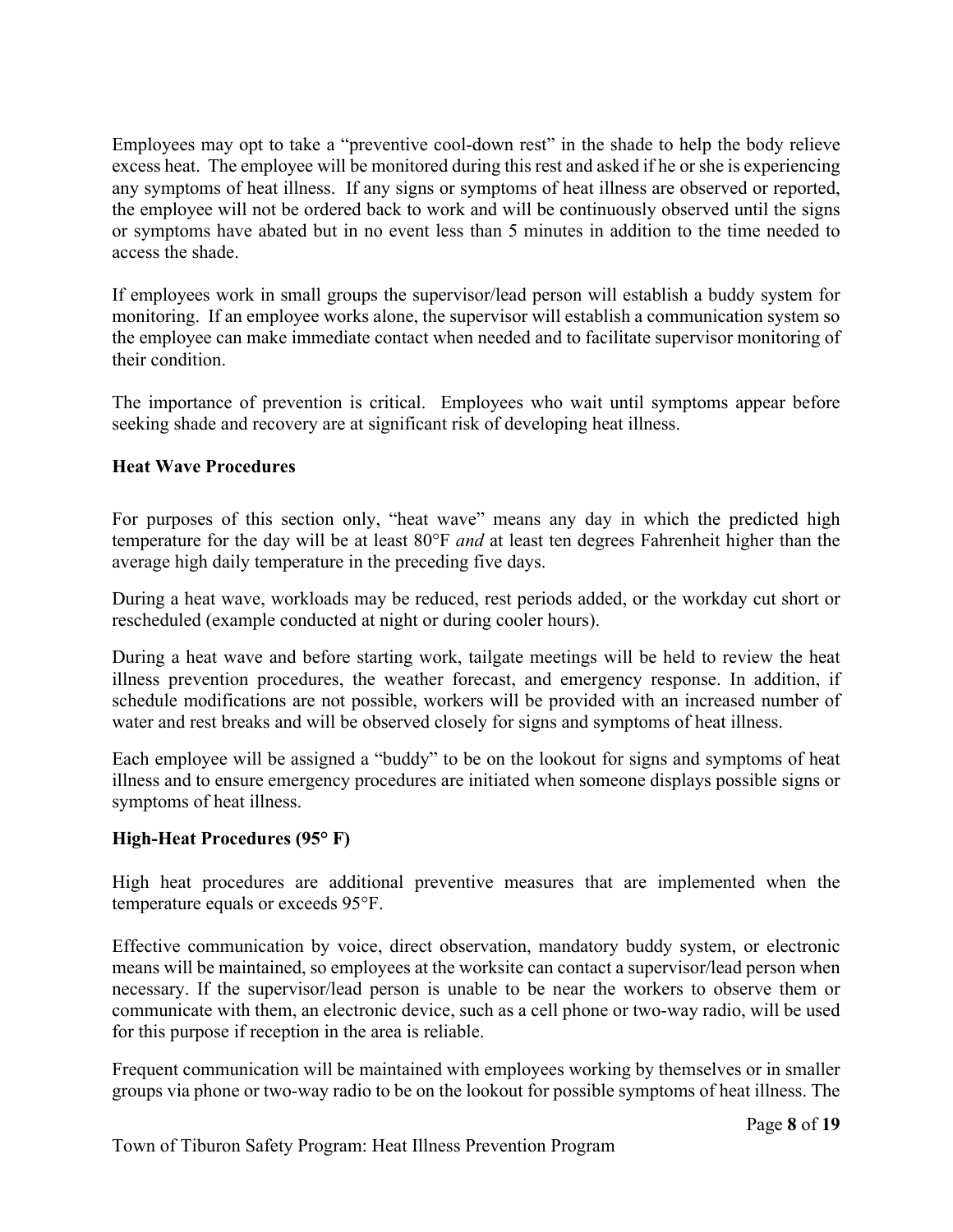employee(s) will be contacted regularly and as frequently as possible throughout the day, since an employee in distress may not be able to summon help on his or her own.

Effective communication and direct observation for alertness and/or signs and symptoms of heat illness will be conducted frequently. When the supervisor/lead person is not available, a designated alternate responsible person will be assigned to look for signs and symptoms of heat illness. If a supervisor/lead person, designated observer, or any employee reports any signs or symptoms of heat illness in any employee, the supervisor/lead person or designated person will take immediate action commensurate with the severity of the illness (see Emergency Response Procedures).

Employees will be reminded constantly throughout the work shift to drink plenty of water and take preventative cool-down rest break when needed.

## <span id="page-8-0"></span>**Emergency Response Procedures**

When an employee displays possible signs of heat illness (refer to Appendix C for a list of signs of heat illness) a supervisor/lead person will take immediate action commensurate with the severity of the illness that includes, but is not limited to:

- Moving the employee to a cooler/shaded area;
- Removing excess layers of clothing;
- Fanning and misting the worker with water;
- Appling ice (ice bags or ice towels);
- Providing cool drinking water, if able to drink; and
- Calling for emergency medical services.

If the signs or symptoms are indicators of severe heat illness (such as but not limited to, decreased level of consciousness, staggering, vomiting, disorientation, irrational behavior, or convulsions), the supervisor/lead person must implement emergency response procedures.

When emergency medical services are called, a supervisor will remain with the sick employee until emergency help arrives. If the area is remote, the supervisor must be able to provide clear and precise directions (such as streets or road names, distinguishing features, and distances to major roads) of the site to clearly communicate the location to emergency medical services. If needed, the supervisor/lead person will designate someone to physically go to the nearest road or highway where emergency responders can see them. If necessary, employees will be transported to a place where they can be reached by emergency medical services.

An employee exhibiting signs or symptoms of heat illness will be monitored and will not be left alone or sent home without being offered onsite first aid and/or being provided with emergency medical services.

Prior to assigning a crew to a particular worksite, the supervisor will: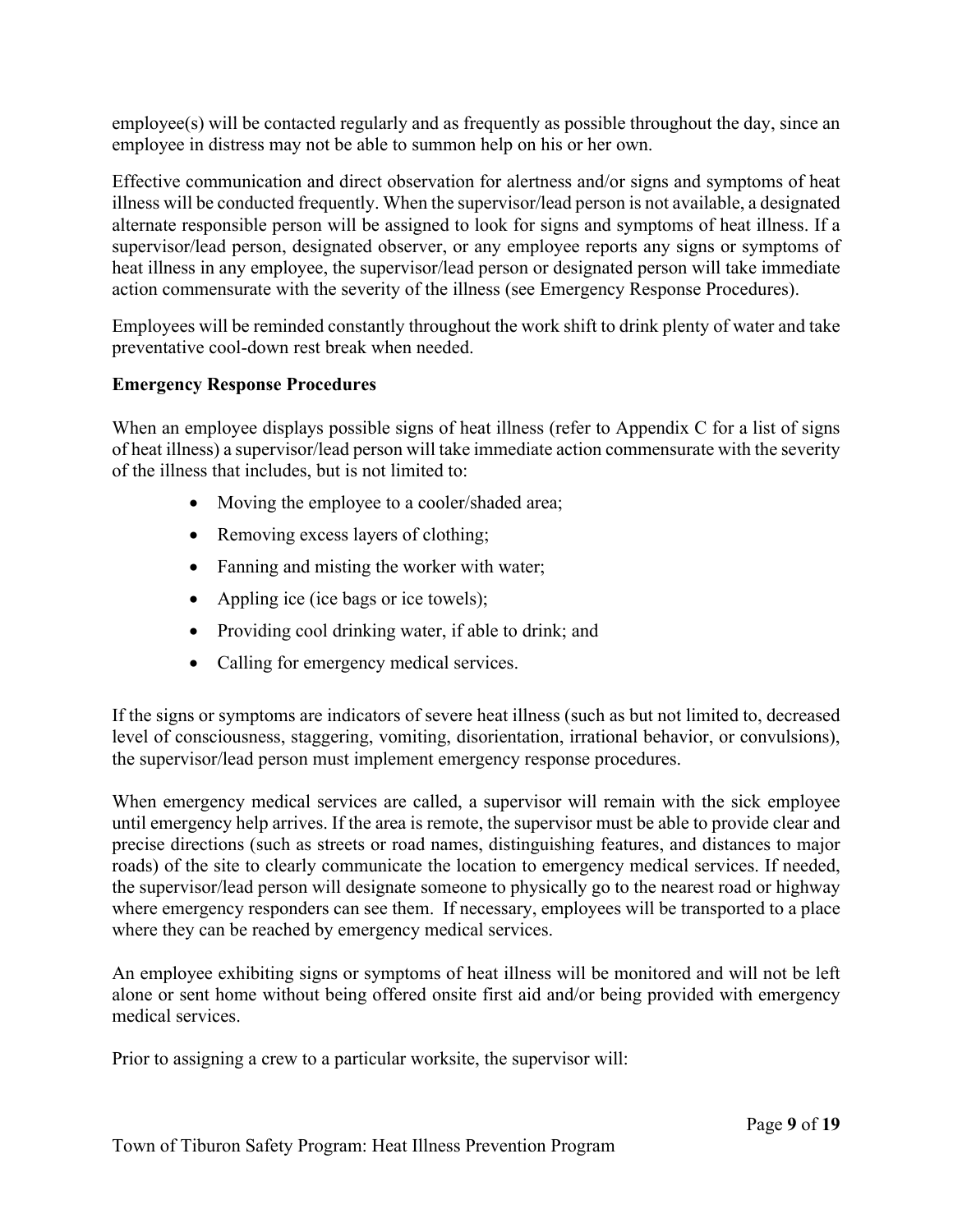- Provide workers and the foreman with clear and precise directions (such as streets or road names, distinguishing features, and distances to major roads) of the site to avoid a delay of emergency medical services;
- Ensure a qualified, appropriately trained, and equipped person will be available at the site to render first aid if necessary;
- Ensure responsibility for calling emergency medical service is assigned to an Englishspeaking worker at the site;
- Verify all supervisors carry cell phones, two-way radios, or other means of communication to ensure emergency medical services can be called; and
- Ensure all communication devices are functional at the worksite prior to each shift.

# <span id="page-9-0"></span>**Employee and Supervisor Training**

# **Employees**

All employees are required to attend a safety training session prior to beginning work that should be reasonably anticipated to result in exposure to the risk of heat illness. The following information will be provided:

- The environmental and personal risk factors for heat illness, as well as the added burden of heat load on the body caused by exertion, clothing, and personal protective equipment
- Procedures for complying with the requirements of the heat illness prevention regulation
- The importance of frequent consumption of small quantities of water
- The concept, importance, and methods of acclimatization
- The different types of heat illness and the common signs and symptoms of heat illness
- The appropriate first aid and/or emergency responses to the different types of heat illness and in addition that heat illness may progress quickly from mild signs and symptoms to serious and life threatening illness
- The importance of employees immediately reporting symptoms or signs of heat illness for themselves and co-workers
- Procedures for responding to possible heat illness, including how emergency medical services will be provided should they become necessary
- Specific procedures for contacting emergency medical services and, if necessary, for transporting employees to a point where they can be reached by an emergency medical service provider
- Procedures for designating a person to be available to ensure emergency procedures are invoked when appropriate
- Specific procedures for ensuring clear and precise directions to the work site will be provided as needed to emergency responders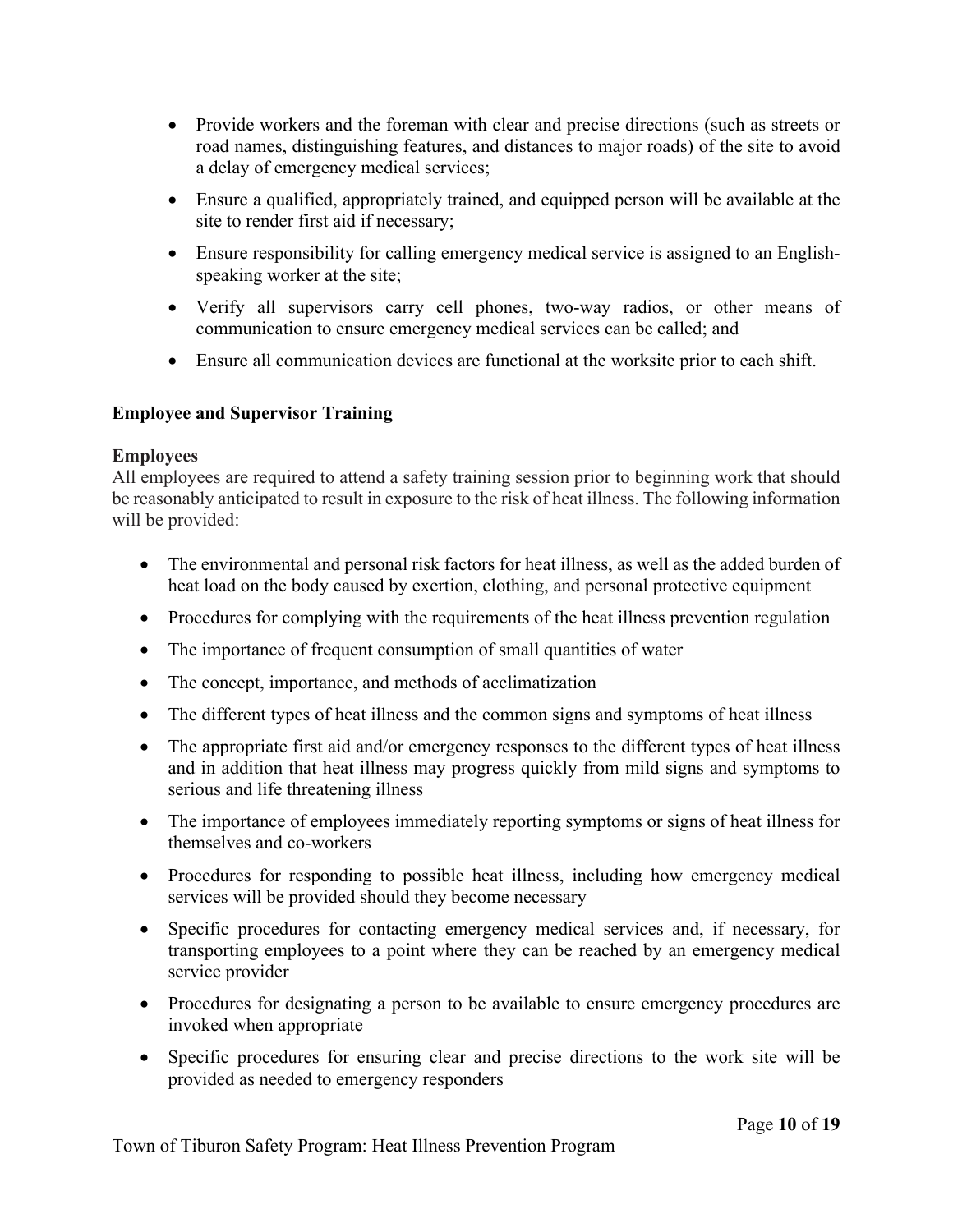# **Supervisors**

In addition to obtaining the training required for employees listed above, supervisors will be trained before performing work that could be reasonably anticipated to result in exposure to heat illness. Training will include:

- All information provided during employee training
- Procedures for preventing heat illness, including monitoring weather reports and how to respond to hot weather advisories
- Information about how to identify heat illness
- Steps to take for emergency response to heat illness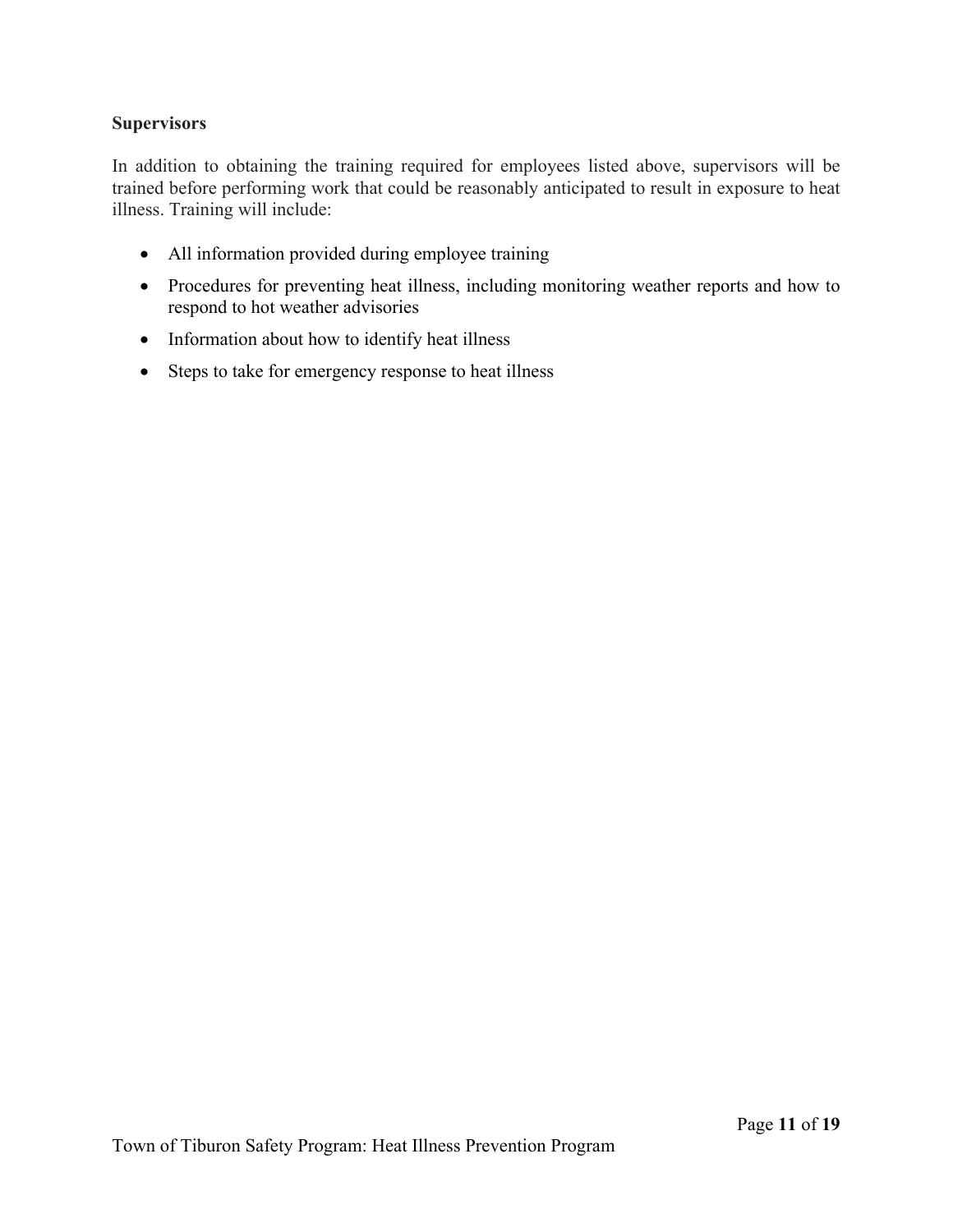# **Appendix A**

# **Affected Positions**

| <b>Department</b>          | <b>Position</b>                        |
|----------------------------|----------------------------------------|
| Department of Public Works | Director of Public Works/Town Engineer |
| Department of Public Works | Superintendent of Public Works         |
| Department of Public Works | Associate Engineer                     |
| Department of Public Works | Senior Maintenance Worker              |
| Department of Public Works | Maintenance Worker                     |
|                            |                                        |
|                            |                                        |
|                            |                                        |
|                            |                                        |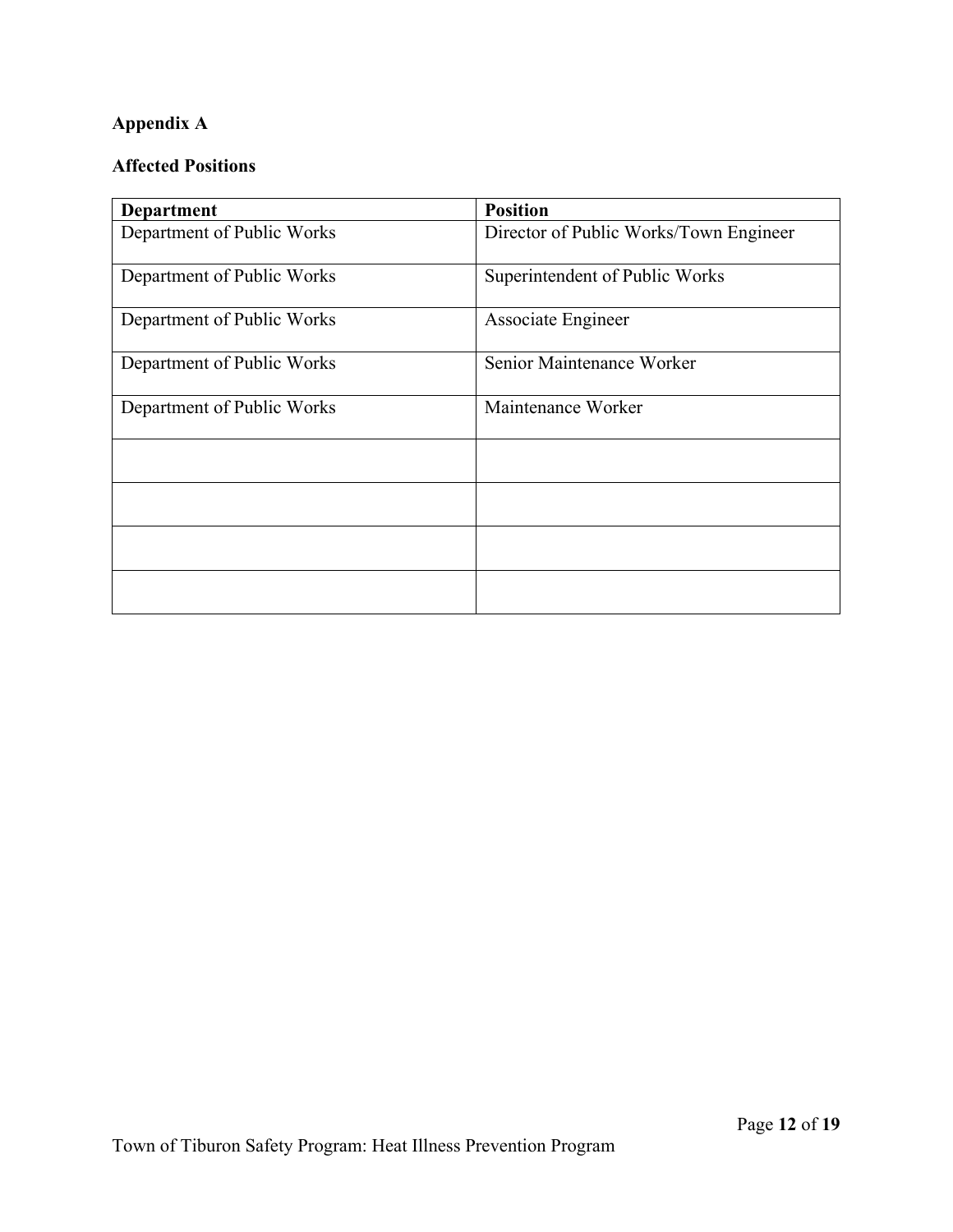# **Appendix B**

#### **Heat Illness Employee Training Handout**

This training program was developed to increase employee awareness of the occurrence of exposures to heat illnesses when working outdoors and to motivate employees to protect themselves.

#### **Overview of Heat Illness Prevention Regulation**

The heat illness prevention regulation is intended to ensure both the employer and its employees understand the dangers associated with working in heat in outdoor workplaces. The following information is a review of the specific requirements of a heat illness prevention program, including water, shade, acclimatization, high-heat procedures, emergency procedures, and training.

#### **Written Heat Illness Prevention Program**

The written program provides information on and control of exposures that can result in heat illness while performing outdoor work in the heat. This program is available to you during our training or during your work shift from your supervisor.

#### **Work Environment and Conditions in Our Workplace**

The written program includes the identification of work that is performed outdoors when the weather is hot. This list is not all inclusive and when other types of work or conditions are identified, we will update the program and training. The most important element is to realize that when it is hot outside and you are working, take precautions to protect yourself.

#### **Water**

Enough fresh drinking water will be provided so that employees have access to at least one quart of water per hour and are actively encouraged to drink it. Refrain from alcoholic beverages or beverages that contain caffeine, such as soft drinks, coffee, and tea.

#### **Shade**

The goal is to provide shade so everyone who needs it has access to it to cool off when the weather is hot. If infeasible or unsafe to provide shade, other means to help keep you cool will be provided.

#### **High-Heat Procedures**

When the outside temperature reaches or exceed 95 $\degree$ F, additional precautions, to the extent they are feasible, will be taken to ensure your safety and health. This includes good communication, close supervision if you have not recently worked outdoors in the heat for four or more hours per day, additional rest and recovery periods, observing you, and reminding you to drink plenty of water.

#### **Training**

All employees and supervisors who have potential heat exposures receive the same training so everyone understands our policy and procedures for keeping everyone safe when working outdoors. Training addresses how to acclimate to the heat, how much water to drink, the signs and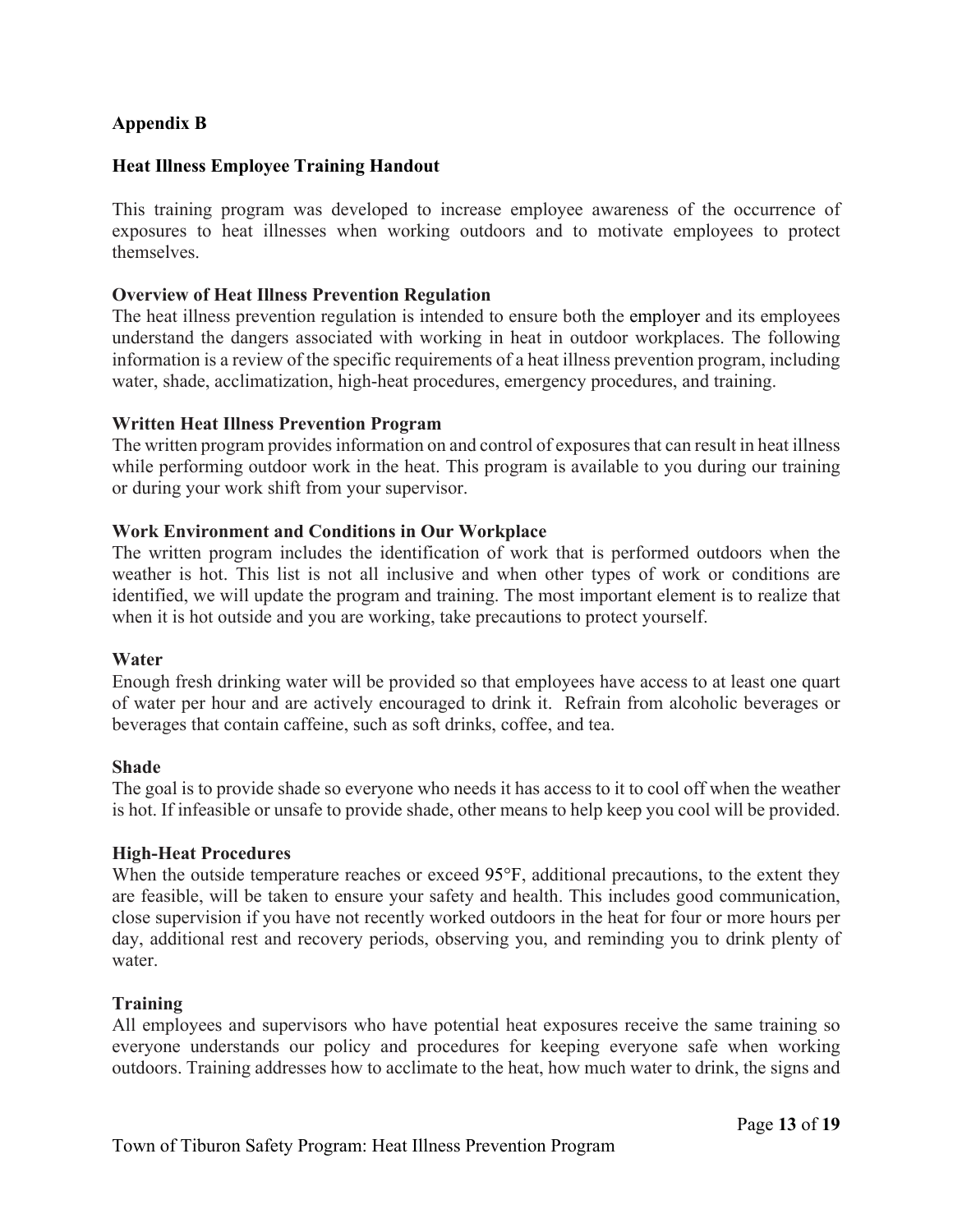symptoms of heat illness, the importance or reporting symptoms to your supervisor, and how to get help in an emergency.

Additional training resources are available at *[http://www.dir.ca.gov/DOSH/HeatIllnessInfo.html.](http://www.dir.ca.gov/DOSH/HeatIllnessInfo.html)*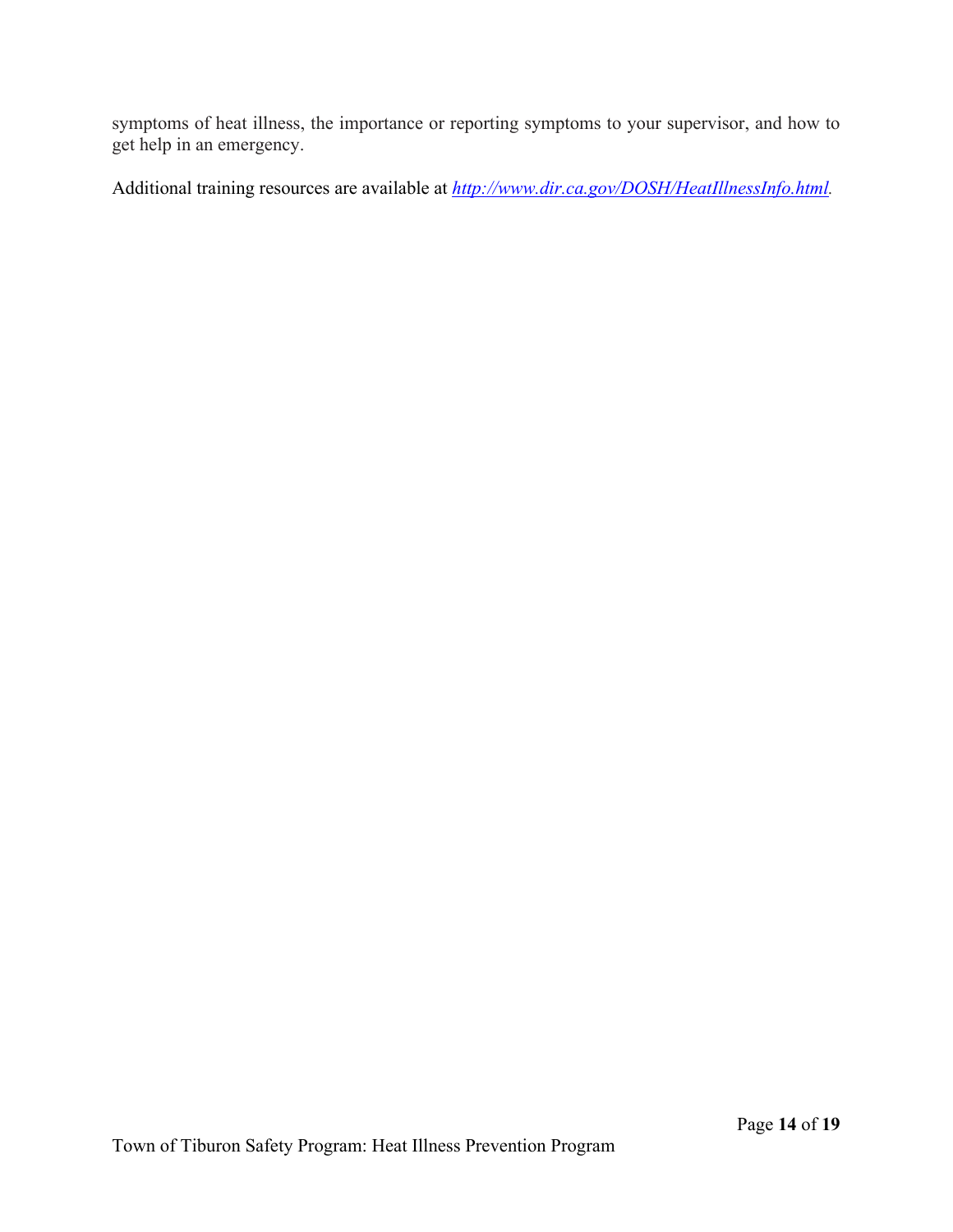# **Appendix C**

# **Types of Heat Illnesses**

| <b>Heat Illness</b>                | <b>Definition/Description</b>                                                                                                                                                                                                                                       | <b>Signs/Symptoms</b>                                                                                                                                            | <b>What to Do</b>                                                                                                                                                                                                                                                                                                                      |
|------------------------------------|---------------------------------------------------------------------------------------------------------------------------------------------------------------------------------------------------------------------------------------------------------------------|------------------------------------------------------------------------------------------------------------------------------------------------------------------|----------------------------------------------------------------------------------------------------------------------------------------------------------------------------------------------------------------------------------------------------------------------------------------------------------------------------------------|
| <b>Heat Rash</b><br>(Prickly Heat) | Is a skin irritation caused by<br>sweat that does not<br>evaporate from the skin                                                                                                                                                                                    | Clusters of red bumps on<br>$\bullet$<br>skin<br>Often appears on neck, upper<br>chest, folds of skin                                                            | Try to work in a cooler, less humid<br>$\bullet$<br>environment<br>Keep the affected areas dry<br>$\bullet$                                                                                                                                                                                                                            |
| <b>Muscle</b><br>(Heat)<br>Cramps  | Occurs during or after<br>$\bullet$<br>intense physical activity<br>Victim will experience<br>$\bullet$<br>acute, painful, involuntary<br>muscle contractions<br>typically in the arms, legs,<br>or abdomen.                                                        | Dehydration<br>$\bullet$<br>Thirst<br>Fatigue<br>Sweating<br>Muscle spasms<br>Pain<br>$\bullet$                                                                  | Stop all activity and sit quietly in a<br>$\bullet$<br>cool place.<br>Drink clear water or a sports drink.<br>Do not engage in<br>exercise/strenuous activity for a<br>few hours after cramps subside, as<br>this may lead to heat exhaustion or<br>heat stroke.<br>Seek medical attention if heat<br>cramps do not subside in 1 hour. |
| <b>Heat Syncope</b>                | Occurs as result of exposure<br>$\bullet$<br>to high temperatures<br>Typically occurs during the<br>first 5 days of acclimation<br>to physical activity in the<br>heat<br>May also occur after a long<br>$\bullet$<br>period of standing after<br>physical activity | Faintness<br>$\bullet$<br><b>Dizziness</b><br>Headache<br>Increased pulse rate<br>$\bullet$<br>Restlessness<br>Nausea<br>Vomiting<br>Brief loss of consciousness | Lie down in a cool place.<br>$\bullet$<br>Elevate the feet.<br>$\bullet$<br>Drink clear water or a sports drink.<br>Refrain from vigorous activity.                                                                                                                                                                                    |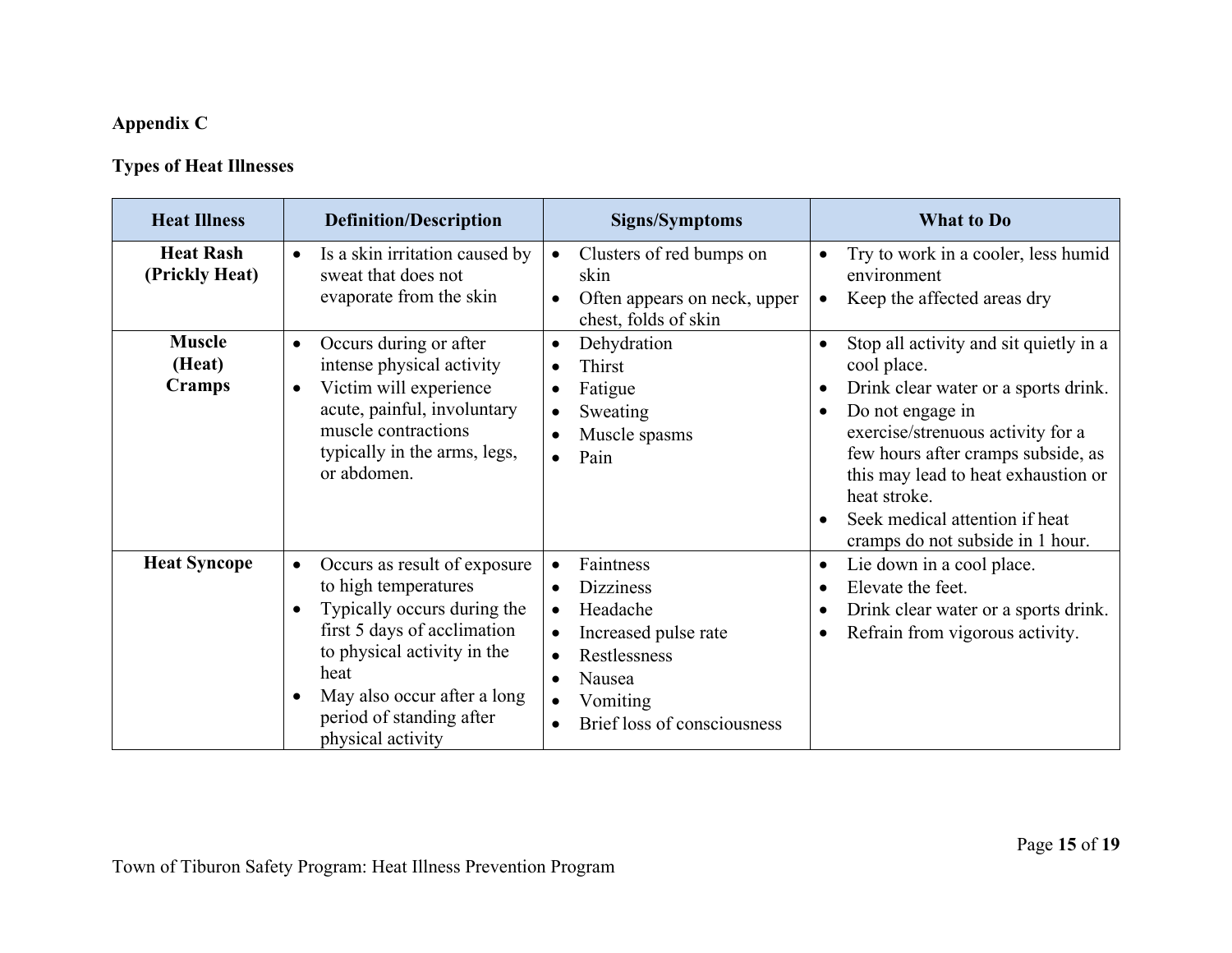| <b>Heat Illness</b>                     | <b>Definition/Description</b>                                                                                                                                                                         | Signs/Symptoms                                                                                                                                                                                                         | What to Do                                                                                                                                                                                                                                                                                                                                                                         |
|-----------------------------------------|-------------------------------------------------------------------------------------------------------------------------------------------------------------------------------------------------------|------------------------------------------------------------------------------------------------------------------------------------------------------------------------------------------------------------------------|------------------------------------------------------------------------------------------------------------------------------------------------------------------------------------------------------------------------------------------------------------------------------------------------------------------------------------------------------------------------------------|
| Heat<br>(Exercise)<br><b>Exhaustion</b> | The inability to continue<br>$\bullet$<br>exercising that is associated<br>with heavy sweating,<br>dehydration, energy<br>depletion, and sodium loss<br>Frequently occurs in hot,<br>humid conditions | Cool, moist skin with goose<br>bumps when in the heat<br>Heavy sweating<br>Faintness<br><b>Dizziness</b><br>Fatigue<br>Weak, rapid pulse<br>Low blood pressure upon<br>standing<br>Muscle cramps<br>Nausea<br>Headache | Seek medical attention<br>immediately if symptoms are<br>severe, the victim has existing<br>heart problems or high blood<br>pressure.<br>You may attempt to cool the<br>victim by giving cool, non-<br>alcoholic beverages (as directed by<br>physician), rest, cool<br>shower/bath/sponge bath, moving<br>to an air conditioned environment,<br>and wearing lightweight clothing. |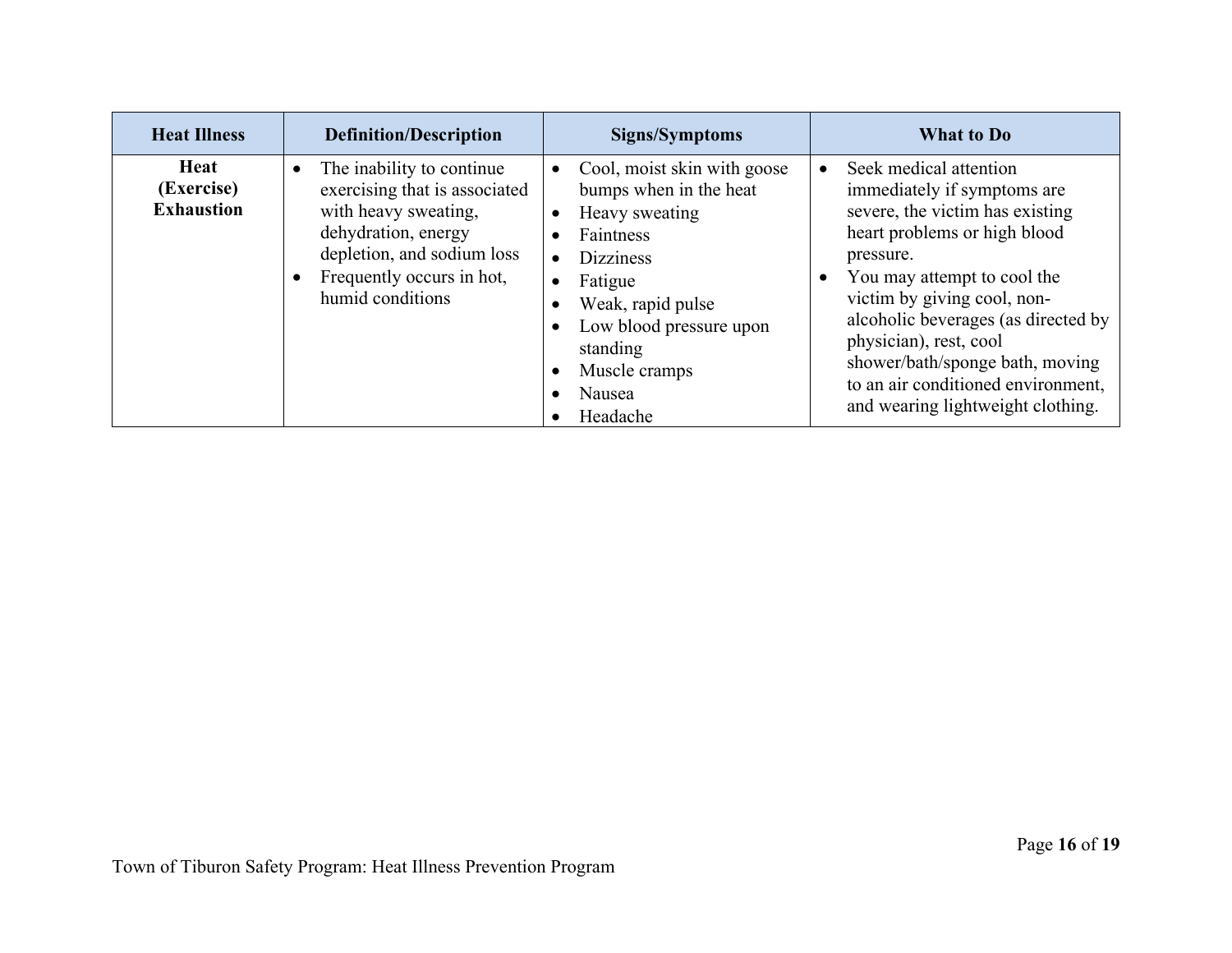| <b>Heat Illness</b> | <b>Definition/Description</b>                                                                                                                                                                                                                                                                       | Signs/Symptoms                                                                                                                                                                                                                                                                                                                                                                                | <b>What to Do</b>                                                                                                                                                                                                                                                                                                                                                                                                                                                                                                                                                                                                 |
|---------------------|-----------------------------------------------------------------------------------------------------------------------------------------------------------------------------------------------------------------------------------------------------------------------------------------------------|-----------------------------------------------------------------------------------------------------------------------------------------------------------------------------------------------------------------------------------------------------------------------------------------------------------------------------------------------------------------------------------------------|-------------------------------------------------------------------------------------------------------------------------------------------------------------------------------------------------------------------------------------------------------------------------------------------------------------------------------------------------------------------------------------------------------------------------------------------------------------------------------------------------------------------------------------------------------------------------------------------------------------------|
| <b>Heat Stroke</b>  | Life-threatening unless<br>$\bullet$<br>promptly recognized and<br>treated<br>Occurs as a result of<br>prolonged heat exposure<br>while engaging in physical<br>activity<br>Symptoms are a result of<br>the body shutting down<br>when it is no longer able to<br>regulate temperature<br>naturally | Throbbing headache<br>$\bullet$<br>Dizziness and light-<br>headedness<br>Lack of sweating despite the<br>heat<br>Red, hot, and dry skin<br>Muscle weakness or cramps<br>Nausea and vomiting<br>Rapid heartbeat, which may<br>be either strong or weak<br>Rapid, shallow breathing<br>Behavioral changes such as<br>confusion, disorientation, or<br>staggering<br>Seizures<br>Unconsciousness | If any symptoms are evident-<br>CALL 9-1-1<br>Move victim to shady area.<br>Remove excess clothing.<br>Cool victim rapidly using<br>whatever methods are available,<br>i.e. ice packs placed at pulse points<br>at the neck, arms, groin, knees and<br>ankles; spray the victim with cool<br>water and then fan the victim.<br>Monitor the victim's body<br>temperature and continue to cool<br>until the temperature drops to less<br>than 101°F<br>Continue first aid until medical<br>professionals arrive and take over.<br>If emergency response is delayed,<br>call the emergency room for<br>instructions. |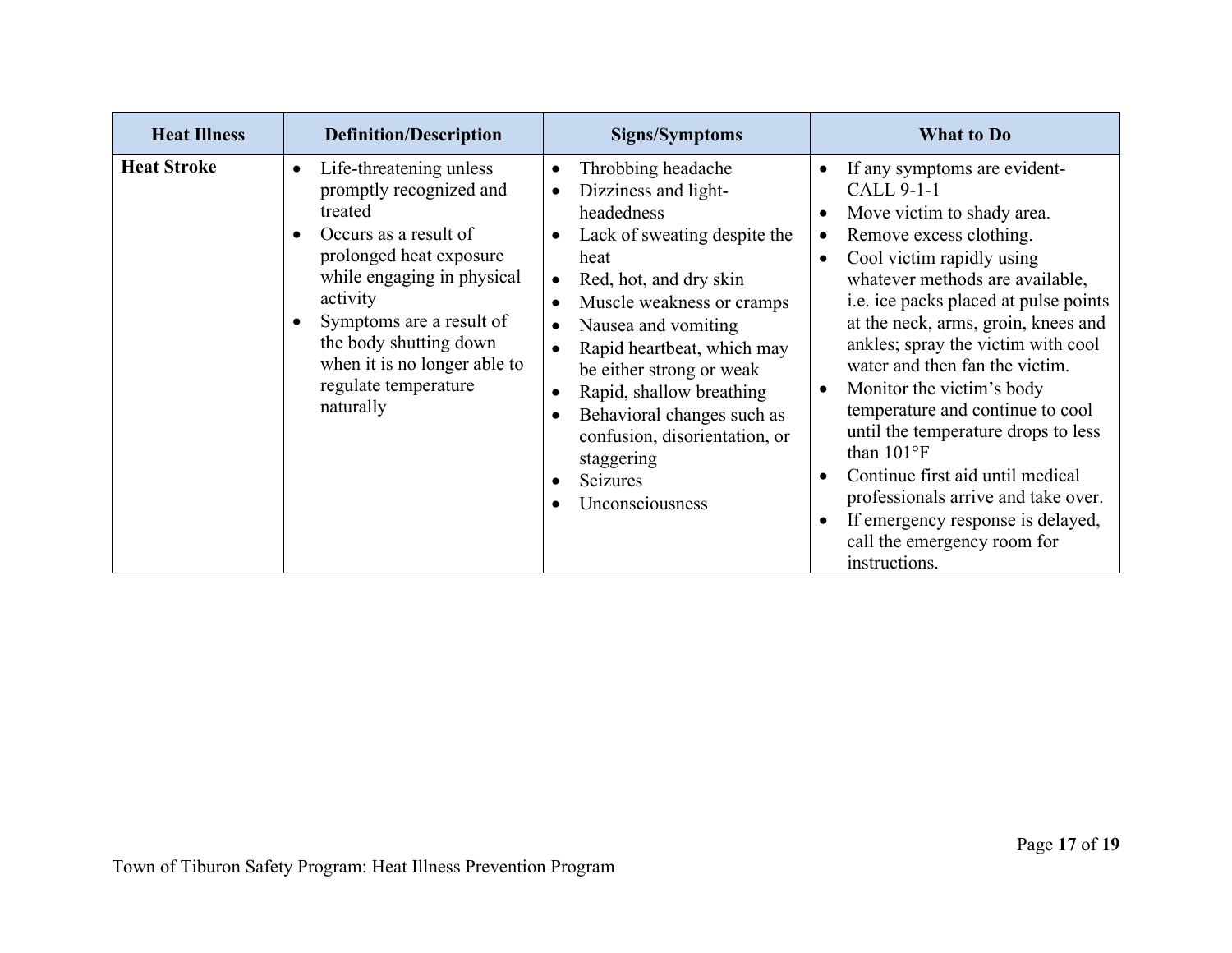# **Appendix D**

# **Definitions**

#### **Acclimatization**

The body's temporary adaptation to hot environments occurs gradually when a person is exposed to such an environment. Acclimatization peaks in most people within four to fourteen days of regular work for at least two hours per day in the heat.

#### **Affected Employees**

Employees who perform, or may perform, work activities that have, or may have, environmental heat illness risk factors.

#### **Heat Illness**

Refers to a serious medical condition resulting from the body's inability to cope with a particular heat load, and includes heat cramps, heat exhaustion, heat syncope and heat stroke.

#### **High Heat Conditions**

When outdoor temperatures equal or exceed 95°F.

#### **Preventative Recovery Period**

A period of time to recover from the heat in order to prevent heat illness

#### **Environmental Risk Factors for Heat Illness**

Working conditions that create the possibility that heat illness could occur, including air temperature, relative humidity, and radiant heat from the sun and other sources, conductive heat sources such as the ground, air movement, workload severity and duration, protective clothing and personal protective equipment worn by employees.

#### **Personal Risk Factors for Heat Illness**

Risk factors such as an individual's age, degree of acclimatization, health, water consumption, alcohol consumption, caffeine consumption, and use of prescription medications that affect the body's water retention or other physiological responses to heat.

#### **Shade**

Blockage of direct sunlight. One indicator that blockage is sufficient is when objects do not cast a shadow in the area of blocked sunlight. Shade is not adequate when heat in the area of shade defeats the purpose of shade, which is to allow the body to cool. For example, a car sitting in the sun does not provide acceptable shade to a person inside it, unless the car is running with air conditioning. Shade may be provided by any natural or artificial means that does not expose employees to unsafe or unhealthy conditions and that does not discourage access.

#### **Temperature**

The dry bulb temperature in degrees Fahrenheit obtainable by using a thermometer to measure the outdoor temperature in an area where there is no shade. While the temperature measurement must be taken in an area with full sunlight, the bulb or sensor of the thermometer should be shielded